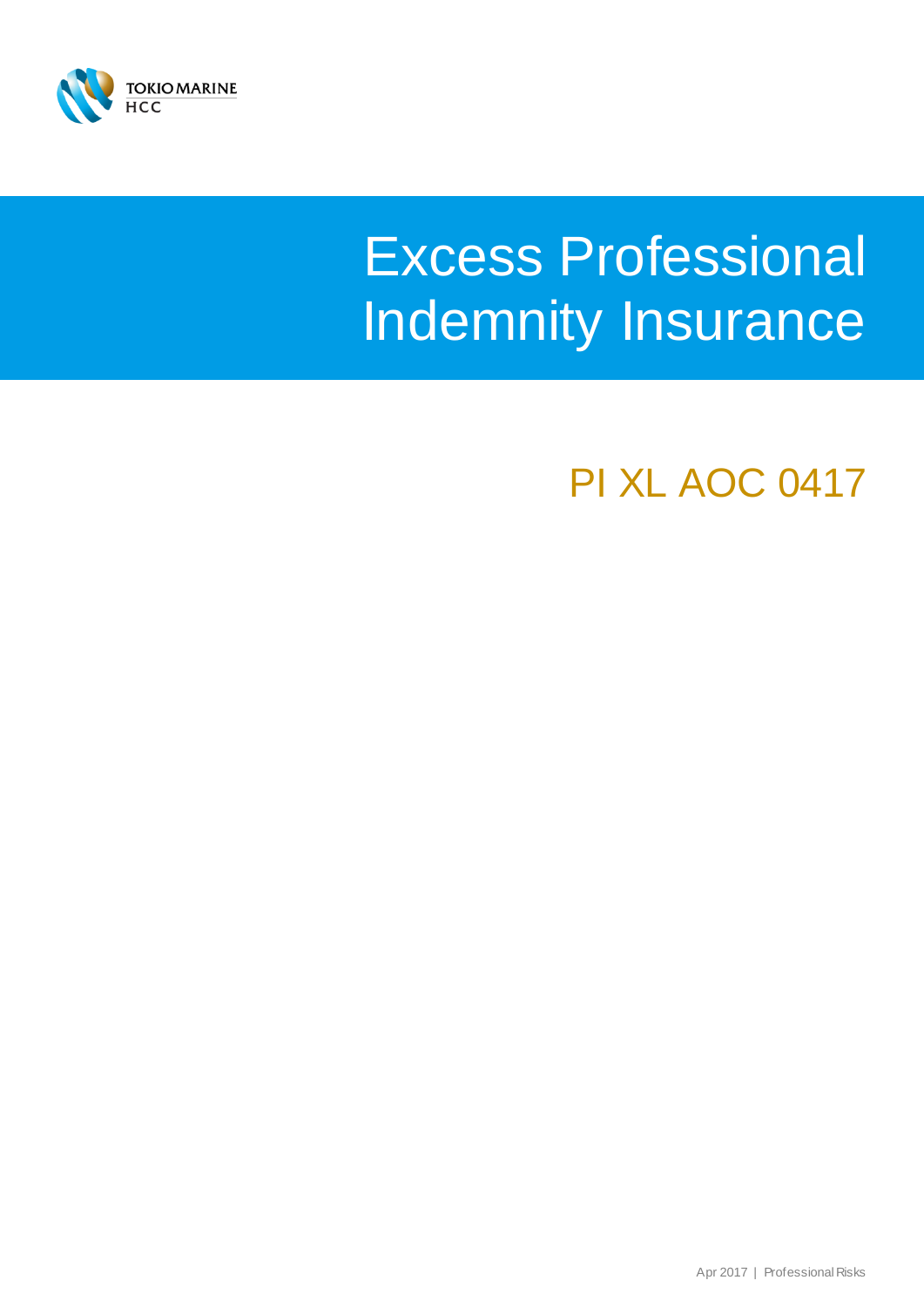# **Definitions**

*Titles and Headings in this Policy are descriptive only and are used solely for convenience of reference and shall not be deemed in any way to limit or affect the provisions to which they relate.*

*Any words or expressions in the Policy which have a specific meaning appear in bold print and have the same meaning whenever they appear in the Policy (whether expressed in the singular or in the plural , male, female or neutral) unless expressly stated otherwise.*

#### **Circumstance**

shall mean any circumstance, incident, occurrence, fact, matter, act, omission, state of affairs or event which is likely to give rise to a claim against the **Insured** or a claim by the **Insured** under the Policy.

#### **Computer system**

shall mean any computer, data processing equipment, media or part thereof, or system of data storage and retrieval, or communications system, network, protocol or part thereof, or any computer software (including but not limited to application software, operating systems, runtime environments or compilers), firmware or microcode, or any electronic documents utilised in the ownership, security and management of the **Insured's** electronic communications system, world-wide web site, internet site, intranet site, extranet site or web address(es).

#### **Damages**

shall mean monetary relief.

#### **Defence costs and expenses**

shall mean all reasonable costs and expenses incurred, with the **Insurer's** prior written consent, in the investigation, defence and settlement of any claim first made against the **Insured** or of any **Circumstance** first notified during the **Period of insurance**. It does not include the **Insured's** own overhead costs and expenses.

#### **Indemnity limit**

shall mean the **Insurer's** total liability to pay **Damages** and claimant's costs, and shall not exceed the sum(s) stated in the Schedule in respect of any one claim or series of claims arising out of one originating cause regardless of the number of persons claiming an indemnity from the **Insurer** under the terms of this Policy**.**

#### **Insured**

is any person or firm stated in the Schedule and includes any current or previous partner, director, principal, member or employee of any firm or company stated in the Schedule and any other person who becomes a partner, director, principal, member or employee of the firm.

#### **Insurer**

means HCC International Insurance Company PLC.

#### **Jurisdiction**

means the jurisdiction stated in the Schedule. Where no jurisdiction is stated in the schedule then the **Jurisdiction**  shall be Worldwide but excluding the United States of America (including its territories and /or possessions) and Canada.

#### **Period of insurance**

is that as stated in the Schedule.

#### **Underlying insurance(s)**

shall mean all policies stated in the Schedule.

#### **Underlying insurance limit**

shall mean the amount as stated in the Schedule.

#### **Virus**

shall mean any unauthorised executable code uploaded to, or replicated through, a **Computer system** or network whether termed a virus or known by any other name and whether it is self-replicating or non-replicating which causes damage or loss to data or the **Computer system**.

## Insuring Clauses

In consideration of the premium having been paid to the **Insurer**, the **Insured** is indemnified, subject to the terms, conditions, limitations and exclusions of the **Underlying insurance(s),** except where otherwise provided in this Policy, as follows:

#### **1. Indemnity**

Up to the **Indemnity limit**, in excess of the **Underlying insurance limit**.

The **Insured** shall not be indemnified unless and until the insurers of the **Underlying insurance** shall have paid or are held liable to pay the full amount of their indemnity.

#### **2. Legal defence costs and expenses**

In respect of Insuring Clause 1, the **Insurer** will pay in addition to any indemnity under all **Defence costs and expenses** provided that:

- a. if the amount paid or agreed to be paid by or on behalf of the **Insured** to dispose of a claim exceeds the **Indemnity limit** the **Insurer** will only be liable for that proportion of the **Defence costs and expenses** which the **Indemnity limit** bears to the amount paid or agreed to be paid;
- **b.** in the event that the **Insurer** elects to make a payment to the **Insured** pursuant to Notification and Claims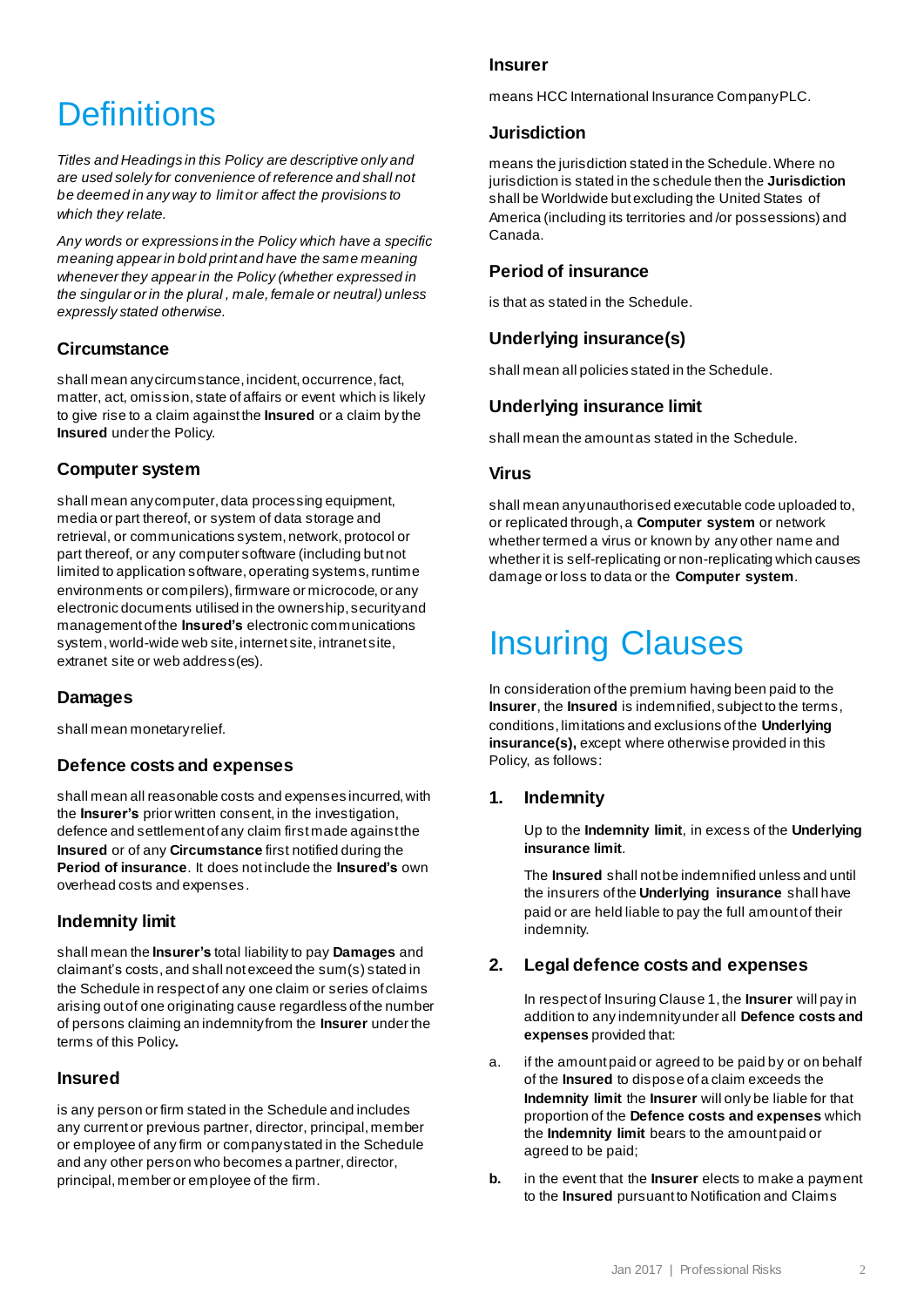Condition 2.2 then the **Insurer** shall have no liability to pay **Defence costs and expenses** incurred after the date upon which such payment is made.

### **Exclusions**

The **Insurer** shall not be liable to indemnify the **Insured**  against any claim:

#### **1. Claims or Circumstances known at inception**

arising directly or indirectly from any claim or **Circumstance** of which the **Insured** was, or ought reasonably to have been, aware prior to inception of this Policy, whether notified under any other insurance or not;

#### **2. Other Insurance**

In respect of which the **Insured** is entitled to indemnity under any other insurance except in respect of any excess beyond the amount which is payable under such other insurance other than as excluded under Exclusion 9;

#### **3. Radioactive contamination or explosive nuclear assemblies**

Directly or indirectly caused by or contributed to by or arising from

- a. ionising radiation or contamination by radioactivity from any nuclear fuel or from any nuclear waste from the combustion of nuclear fuel or
- b. the radioactive, toxic, explosive or other hazardous properties of any explosive nuclear assembly or nuclear component thereof;

#### **4. War**

Arising directly or indirectly out of, happening through or in consequence of, war, invasion, acts of foreign enemies, hostilities (whether war be declared or not), civil war, rebellion, revolution, insurrection, military or usurped power or confiscation or nationalisation or requisition or destruction of or damage to property by or under the order of any government or public or local authority;

#### **5. Terrorism**

Arising directly or indirectly out of, happening through or in consequence of any act or acts of force or violence for political, religious or other ends directed towards the overthrowing or influencing of any government, or for the purpose of putting the public in fear by any person or persons acting alone or on behalf of or in connection with any organisation.

In the event of any dispute as to whether or not this exclusion applies the **Insured**shall have the burden of proving that this exclusion does not apply;

#### **6. Asbestos**

Arising directly or indirectly out of or resulting from or in consequence of or in any way involving asbestos or any materials containing asbestos in whatever form or quantity.

#### **7. Seepage and Pollution**

Based upon, arising out of or relating directly or indirectly to, in consequence of or in any way involving seepage, pollution or contamination of any kind;

#### **8. Virus**

Arising directly or indirectly from any **Virus**;

#### **9. Aggregate Sub-Limits**

Arising as a result of any claim made under an insuring clause contained in the **Underlying insurance(s)** that is subject to a sub-limit or inner aggregate limit that is less than the **Underlying insurance limit**;

#### **10. US / Canadian Jurisdiction**

In respect of an action for **Damages** brought in the United States of America, its territories and/or possessions or Canada (including the enforcement there of a judgment or finding of another court or tribunal that is outside the United States of America, its territories and/or possessions or Canada);

#### **11. Deliberate acts**

Arising directly or indirectly from any deliberate or reckless breach, act, omission or infringement committed, condoned or ignored by the **Insured.**

### Notification And Claims **Conditions**

#### **1. Claim/Circumstance Notification**

As conditions precedent to their right to be indemnified under this Policy the **Insured**:

- 1.1 shall inform the **Insurer** as soon as practicable, provided always that such notification is received by the **Insurer** before the expiry of the **Period of insurance,** of the receipt, awareness or discovery of:-
- a. any claim made against them
- b. any notice of intention to make a claim against them
- c. any **Circumstance**

where the maximum potential liability from any such claim or **Circumstance** exceeds 50% of the **Underlying insurance limit.**

Such notice having been given as required in b) or c) above, any subsequent claim made shall be deemed to have been made during the **Period of insurance**;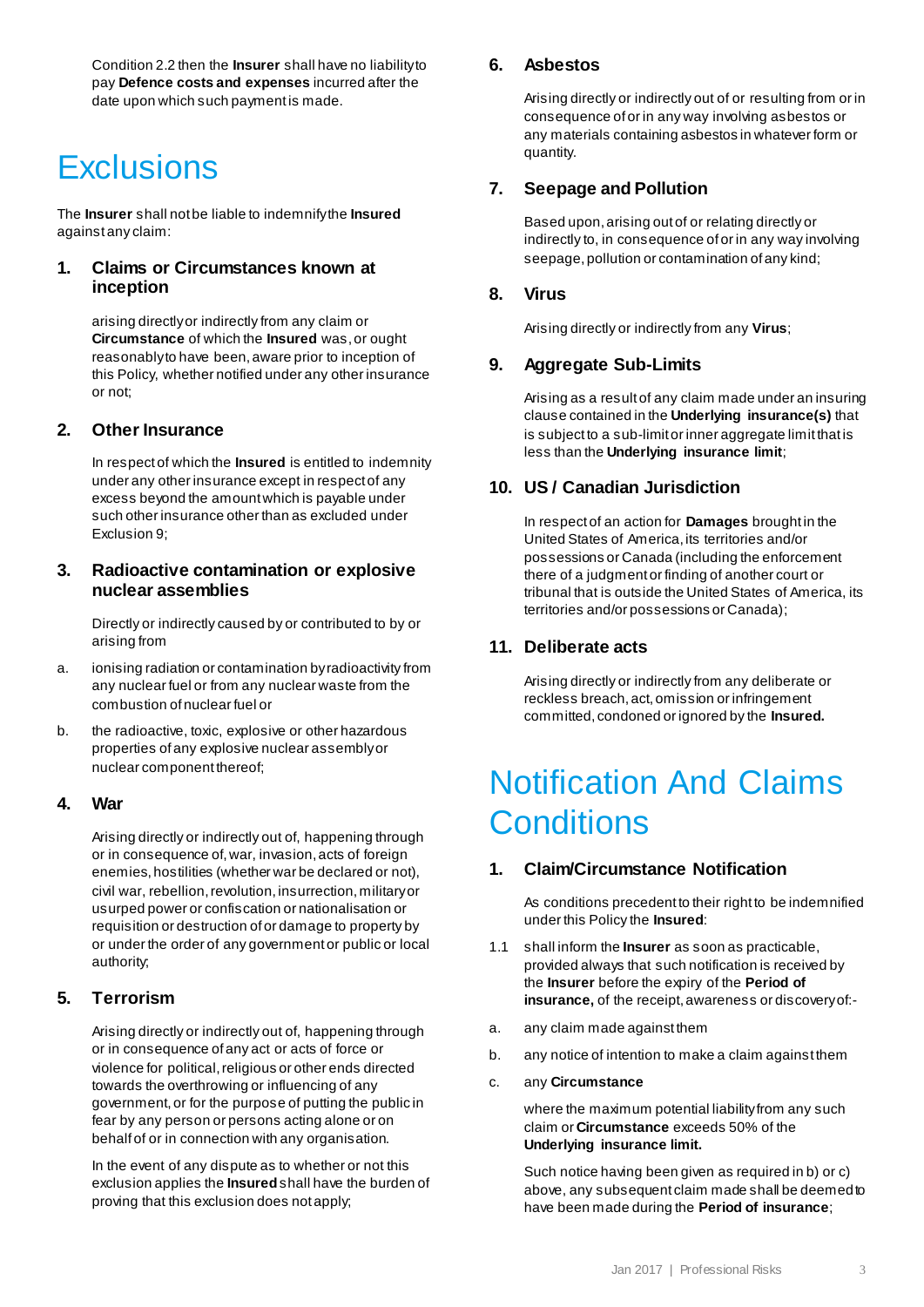1.2 shall, as soon as practicable given the circumstances, give all such information and assistance as the **Insurer** may require and provide their full co-operation in the defence or settlement of any such claim.

#### **2. Conduct of Claims**

2.1 Following notification under Notification and Claims Condition 1. above the **Insurer** shall be entitled at its own expense to take over and within its sole discretion to conduct in the name of the **Insured** the defence and settlement of any such claim.

Nevertheless neither the **Insured** nor the **Insurer** shall be required to contest any legal proceedings unless a Queens Counsel (to be mutually agreed upon by the **Insured** and the **Insurer**) shall advise that such proceedings should be contested.

2.2 The **Insurer** may at any time in connection with any claim made, pay to the **Insured** the **Indemnity limit** (after deduction of any sums already paid) or any lesser sum for which, in the sole opinion of the **Insurer**, the claim can be settled and upon such payment being made the **Insurer** shall relinquish the conduct and control of and have no further liability in connection with the claim. For the avoidance of doubt the **Insurer** shall have no liability to pay **Defence costs and expenses** incurred after the date upon which any such payment is made.

Should any recovery be made after a payment has been made under this Policy then such recovery amount will be treated as having been received before the payment made by **Insurers** and the appropriate adjustment will be made between the **Insured,**  Underlying insurers and the **Insurer** as soon as practicable.

# General Conditions

#### **1. Policy Construction and Disputes**

Any phrase or word in this Policy and the Schedule will be interpreted in accordance with the laws of England and Wales. The Policy and the Schedule shall be read together as one contract and any word or expression to which a specific meaning has been attached in any part of this Policy or the Schedule shall bear such specific meaning wherever it may appear.

Any dispute concerning the interpretation of the terms, Conditions or Exclusions contained herein is understood and agreed by both the **Insured** and the **Insurer** to be subject to the laws of England and Wales. Each party agrees to refer any such dispute to a mediator to be agreed between the **Insured** and the **Insurer** within 14 working days of any dispute arising under the Policy. If a mediator is not agreed then either party may apply to the Centre for Effective Dispute Resolution ('CEDR') for the appointment of a mediator. The parties agree to share equally the costs of CEDR and of the mediator and that the reference of the dispute to mediation will be conducted in confidence.

The **Insured** and the **Insurer** agree to perform their respective continuing obligations under this Policy while the dispute is resolved unless the nature of the dispute prevents such continued performance of those obligations. If any such dispute is not resolved by mediation or the **Insured** and the **Insurer** cannot agree upon the appointment of a mediator or the form that the mediation will take the dispute will be submitted to the exclusive jurisdiction of any court of competent jurisdiction within England and Wales and each party agrees to comply with all requirements necessary to give such court jurisdiction. All matters arising hereunder shall be determined in accordance with the law and practice of such court.

#### **2. Fraudulent Claims**

If the **Insured** shall make any claim knowing the same to be fraudulent or false as regards the amount or otherwise (including the provision of false or fraudulent documents or statements) then

The **Insurer** will:

- i. refuse to pay the whole of the claim; and
- ii. recover from the **Insured** any sums that it has already paid in respect of the claim.

The **Insurer** may also notify the **Insured** that it will be treating (all sections of) this policy as having terminated with effect from the date of the earliest of any of the fraudulent act. In that event the **Insured** will:

- a. have no cover under the Policy from the date of termination; and
- b. not be entitled to any refund of premium

#### **3. Contracts (Rights of Third Parties) Act 1999**

The **Insured** and the **Insurer** are the only parties to this contract and no other person has any rights under the Contracts (Rights of Third Parties) Act 1999 to enforce any term of this Policy but this does not affect any right or remedy of a third party which exists or is available apart from that Act.

#### **4. Cancellation**

This Policy may be cancelled by or on behalf of the **Insurer** by fourteen days notice given in writing to the **Insured**.

#### **5. Invalidity**

If any provision of this Policy is found by any court or administrative body of competent jurisdiction to be invalid or unenforceable this will not affect the other provisions of this Policy which will remain in full force and effect.

#### **6. Notices**

Notice shall be deemed to be duly received in the course of post if sent by pre-paid letter post properly addressed to: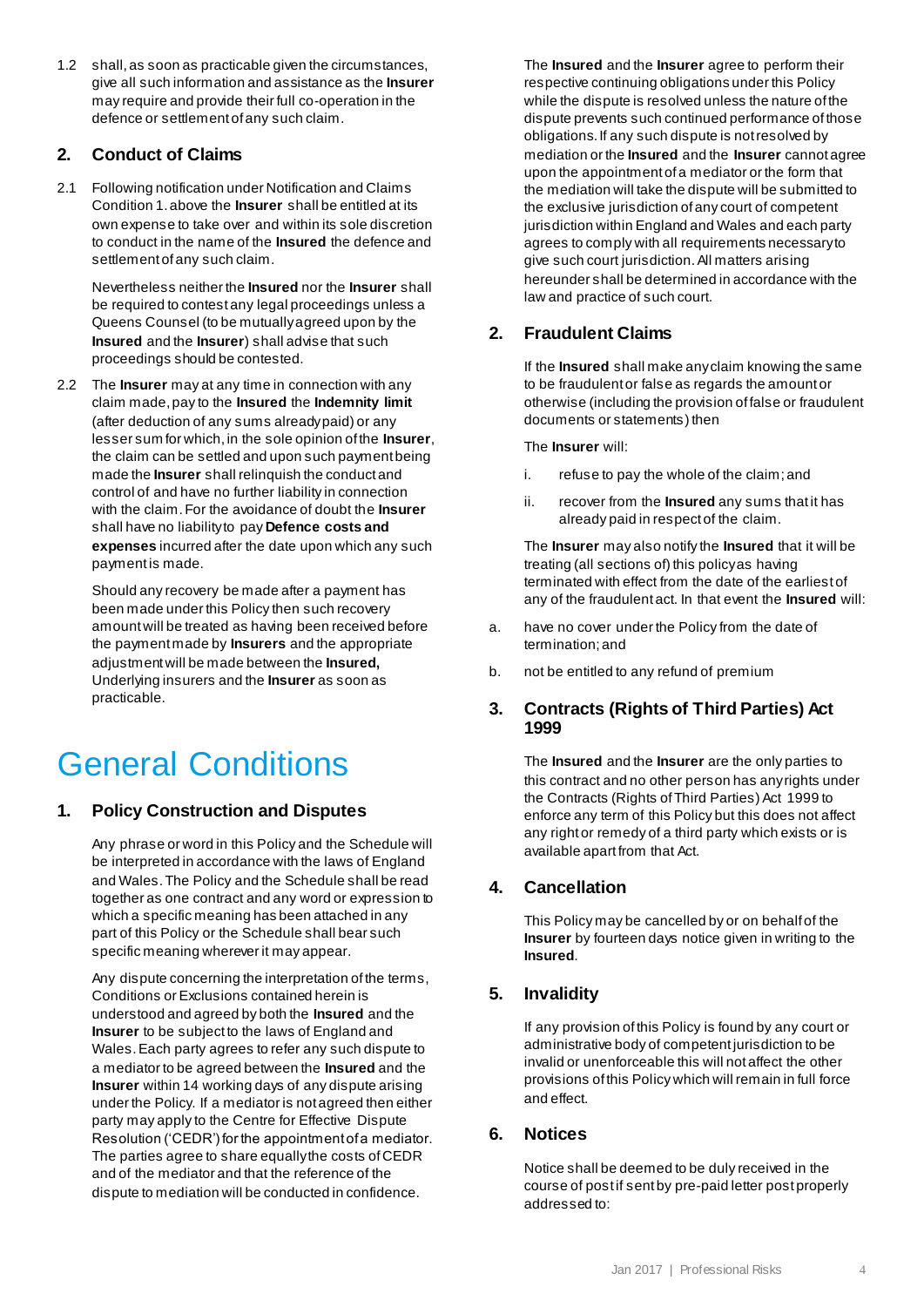- a. in the case of the **Insured**, either to the **Insured's** last known address or the last known address of the **Insured's** broker;
- b. in the case of the **Insurer**, to HCC International Insurance Company PLC at Fitzwilliam House, 10 St. Mary Axe London EC3A 8BF.

#### **7. Reasonable steps to avoid loss**

Without prejudice to the Notification and Claims Conditions in this Policy, the **Insured** shall take all reasonable steps to avoid or mitigate any loss, damage or liability that may result in any claim or **Circumstance** notifiable under this Policy.

#### **8. Conditions Precedent**

As conditions precedent to their right to be indemnified under this Policy the **Insured**;

- a. shall maintain the **Underlying insurance(s)** in full force and effect during the currency of this Policy,
- b. shall inform **Insurers** as soon as practicable of any material alteration to the terms of the **Underlying insurance(s).** No such alteration to the **Underlying insurance(s)** shall be effective in extending the scope of this Policy unless agreed in writing by the **Insurer.**

#### **9. International Sanctions**

The **Insurer** will not provide cover, be liable to pay any claim or provide any benefit if to do so would expose the **Insurer** (or any parent company, direct or indirect holding company of the **Insurer**) to any penalty or restriction (including extraterritorial penalties or restrictions so far as such do not contradict laws applicable to the **Insurer**), arising out of any trade and economic sanctions laws or regulations which are applicable to it.

#### **10. Assignment**

This policy of insurance (including any benefits it confers provides) are not assignable to any third party without the express approval of the **Insurer** confirmed in writing by the **Insurer.**

#### **11. Change of control**

In the event that the **Insured** merges into or consolidates with or sells all or substantially all of its assets or shares to a third party (whether a company, corporation or any other legal entity or person) or there is any acquisition of more than fifty percent (50%) of the voting share capital of the **Insured** by a third party (whether a company, corporation or any other legal entity or person) the **Insured** shall give written notice of such event prior to its execution. Upon receipt of such notice, the **Insurers** may at their absolute discretion agree to continuation of the policy of insurance, to be confirmed by way of a written endorsement to the policy. In the absence of such agreement and/or if notice is not forthcoming as required under this General Condition 11 – Change of control, the cover provided by this policy of insurance

shall cease with immediate effect at the date of the change of control.

For the avoidance of doubt, the **Insured** shall not be entitled to an indemnity in respect of any claims made under this policy of insurance where notification of the claim occurs after a change in control (as referred to in this General Condition 11 – Change of control) where the change of control was not reported to **Insurers** and approved in accordance with this General Condition 11.

#### **12. Complaints**

We are dedicated to providing you with a high quality service and we want to ensure that we maintain this at all times If you feel that we have not offered you a first class service please write and tell us and we will do our best to resolve the problem If you have any questions or concerns about your policy or the handling of a claim you should in the first instance contact

*Compliance Officer Tokio Marine HCC 1 Aldgate London EC3N 1RE*

The Financial Ombudsman Service (FOS)

Should you be dissatisfied with the outcome of your complaint, you may have the right to refer your complaint to the Financial Ombudsman Service. The FOS is an independent service in the UK for settling disputes between consumers and businesses providing financial services. Contacting the FOS does not affect your right to take legal action.

The FOS's contact details are as follows:

Financial Ombudsman Service

Exchange Tower

London E14 9SR

Email[: complaint.info@financial-ombudsman.org.uk](mailto:complaint.info@financial-ombudsman.org.uk)

Telephone: +44 (0)30 0123 9123

Website[: www.financial-ombudsman.org.uk](http://www.financial-ombudsman.org.uk/)

The European Commission Online Dispute Resolution Platform (ODR)

If you were sold this product online or by other electronic means and within the European Union (EU) you may refer your complaint to the EU Online Dispute Resolution (ODR) platform. Upon receipt of your complaint the ODR will escalate your complaint to your local dispute resolution service – this process is free and conducted entirely online. You can access the ODR platform o[n http://ec.europa.eu/odr.](http://ec.europa.eu/odr) This platform will direct insurance complaints to the Financial Ombudsman Service. However, you may contact the FOS directly if you prefer, using the details as shown above.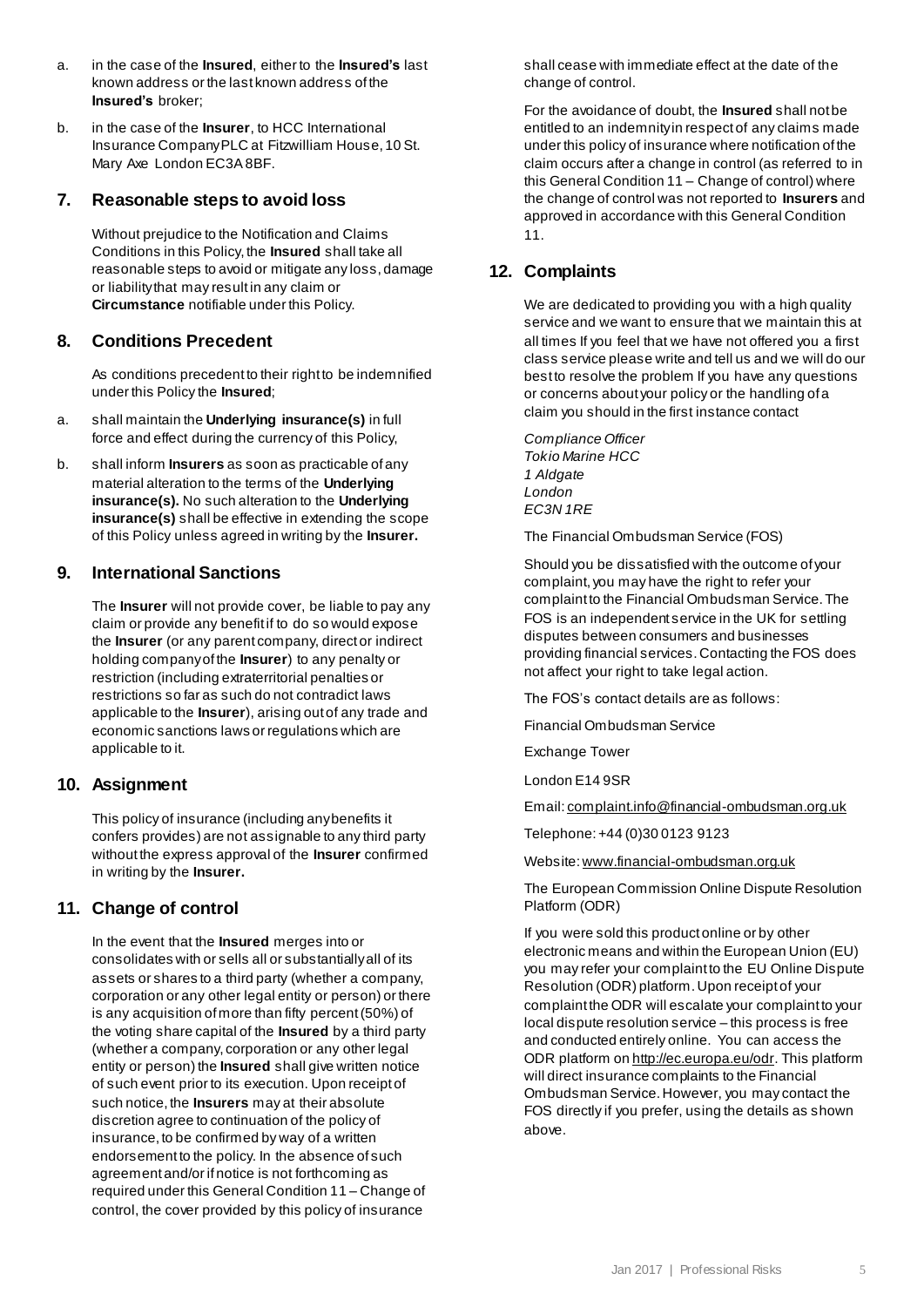#### **Data protection notice**

Please note that any information provided to us will be processed by us and our agents in compliance with the provisions of the Data Protection Act 1998, for the purpose of providing insurance and handling claims, if any, which may necessitate providing such information to third parties. We may also send the information in confidence for process to other companies acting on their instructions including those located outside the European Economic Area.